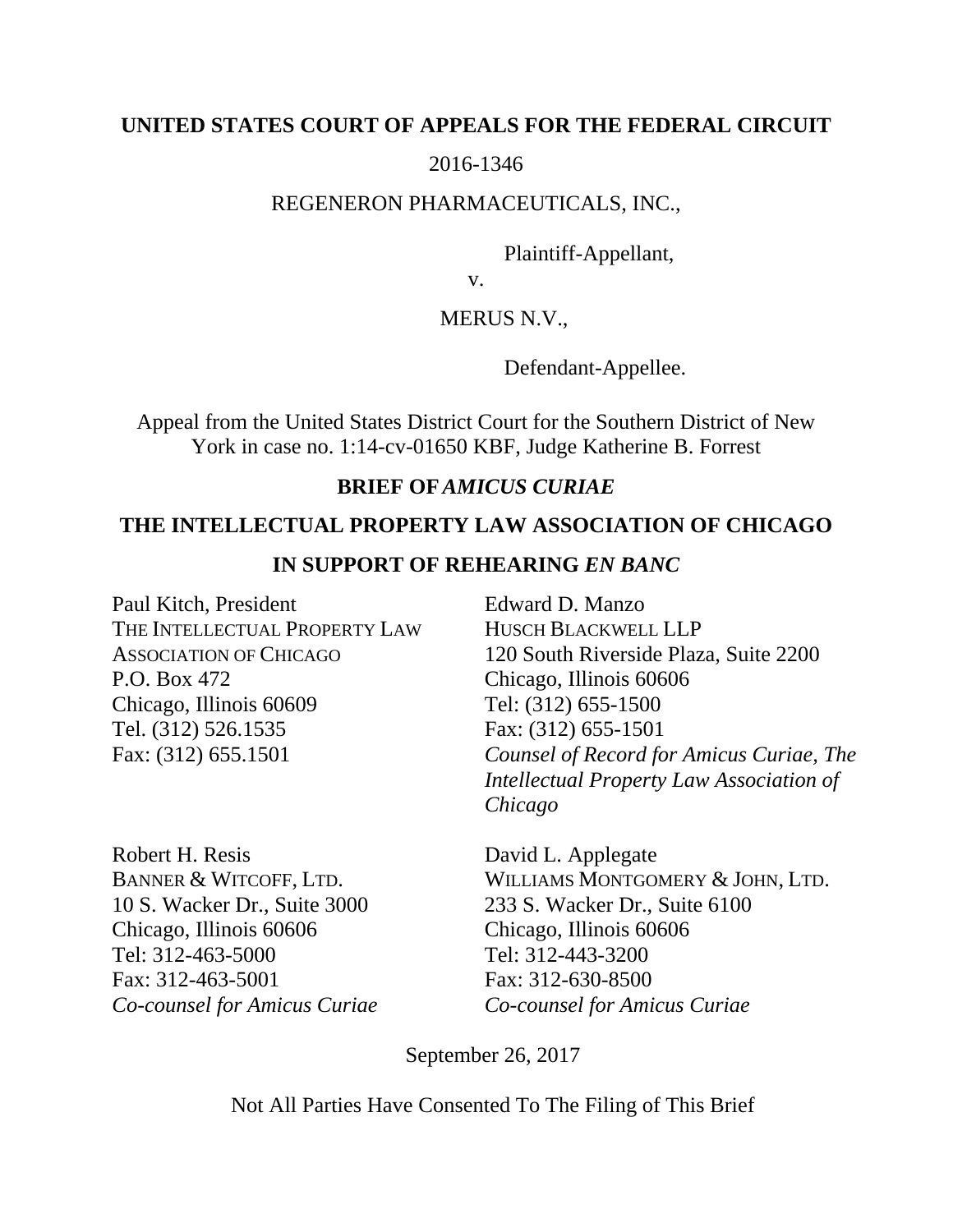# **CERTIFICATE OF INTEREST**

Pursuant to Federal Circuit Rule 47.4, Counsel for *Amicus Curiae* The

Intellectual Property Law Association of Chicago certifies the following:

1. The full name of every party or *amicus* represented by me is:

The Intellectual Property Law Association of Chicago

- 2. IPLAC has no interest in the outcome of the case as between the parties.
- 3. All parent corporations and any publicly held companies that own 10 percent or more of the stock of the party or *amicus curiae* represented by me are:

None

4. The names of all law firms and the partners or associates that appeared for the party or *amicus* now represented by me in the trial court or agency or are expected to appear in this court are:

| Law firms                                                            | Husch Blackwell LLP, and<br>Williams Montgomery & John, Ltd.<br>Banner & Witcoff, Ltd. |
|----------------------------------------------------------------------|----------------------------------------------------------------------------------------|
| Partners or Associates<br>of Husch Blackwell LLP                     | Edward D. Manzo                                                                        |
| <b>Partners or Associates</b><br>of Williams Montgomery & John, Ltd. | David L. Applegate                                                                     |
| <b>Partners or Associates</b><br>of Banner & Witcoff, Ltd.           | Robert H. Resis                                                                        |
| September 26, 2017                                                   | /s/ Edward D. Manzo<br>Edward D. Manzo                                                 |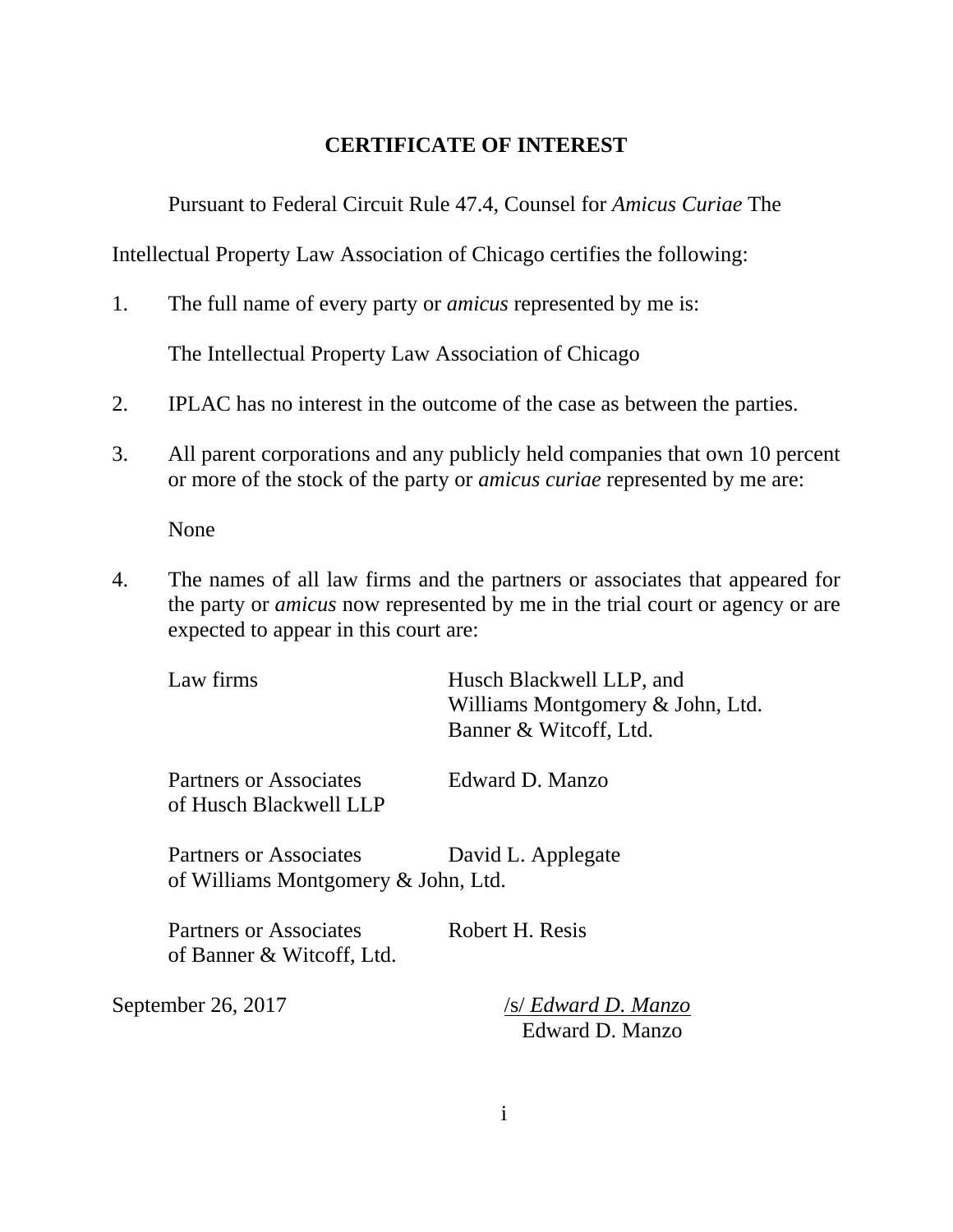# **TABLE OF CONTENTS**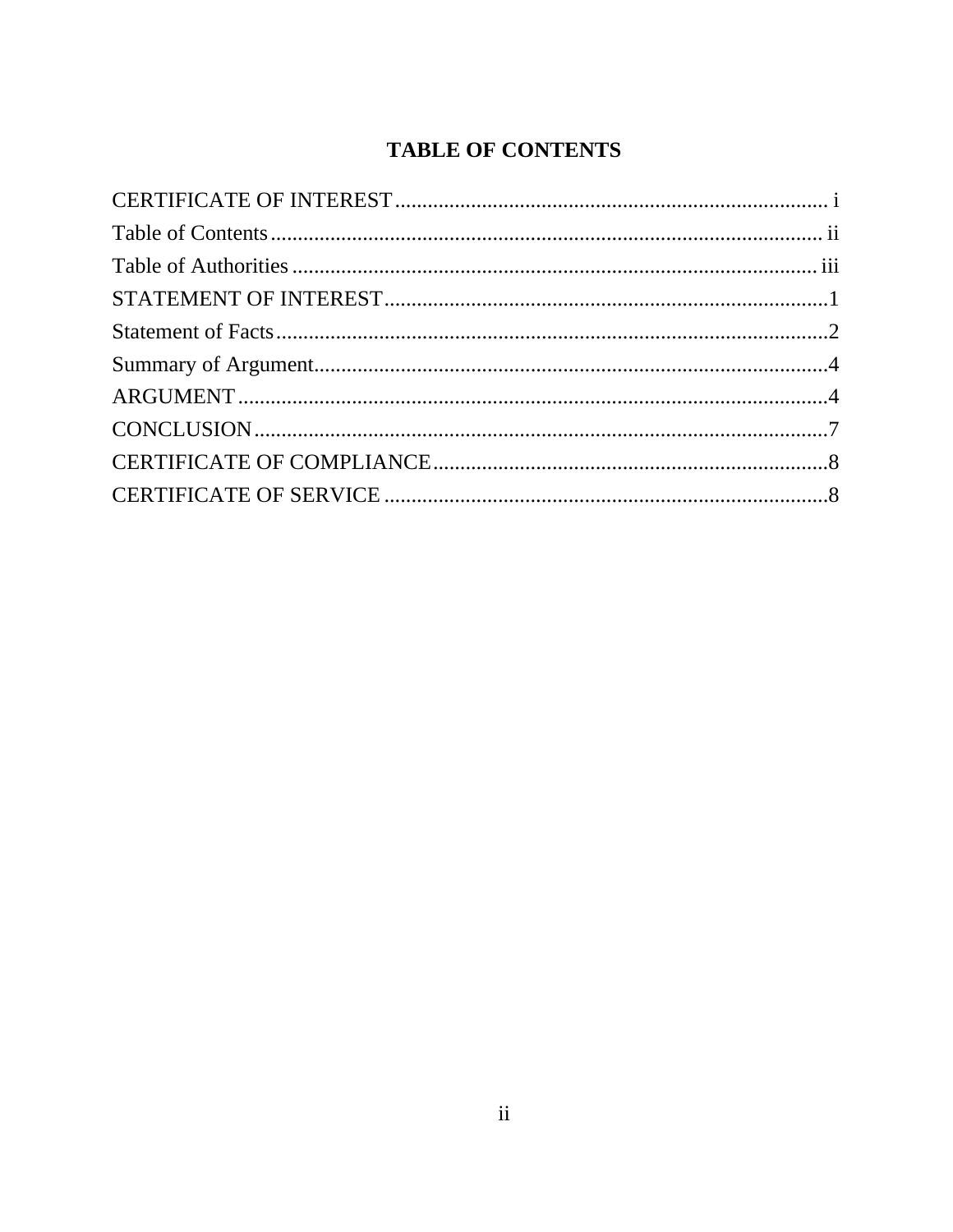# **TABLE OF AUTHORITIES**

| Aptix Corp. v. Quickturn Design Systems, Inc., |  |
|------------------------------------------------|--|
| Regeneron Pharmaceuticals, Inc. v. Merus N.V., |  |
| Therasense, Inc. v. Becton, Dickinson and Co., |  |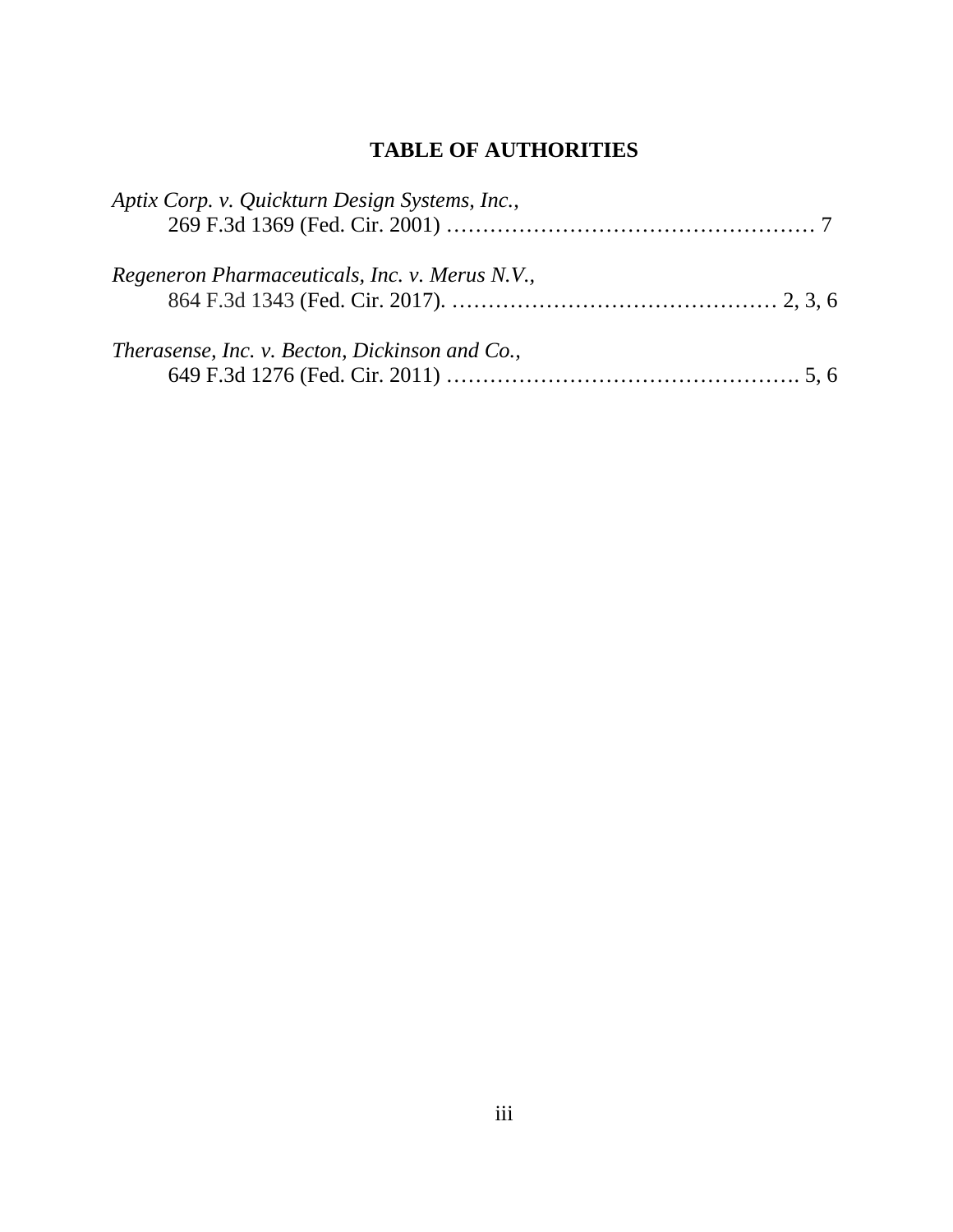# **STATEMENT OF INTEREST**<sup>1</sup>

Founded in 1884, the Intellectual Property Law Association of Chicago is the country's oldest bar association devoted exclusively to intellectual property matters. Located in Chicago, a principal locus and forum for the nation's authors, artists, inventors, scholarly pursuits, arts, creativity, research and development, innovation, patenting, and patent litigation, IPLAC is a voluntary bar association of over 1,000 members with interests in the areas of patents, trademarks, copyrights, and trade secrets, and the legal issues they present. Its members include attorneys in private and corporate practices before federal bars throughout the United States, from law firm attorneys to sole practitioners, corporate attorneys, law school professors, law students, and judges, $<sup>2</sup>$  as well as the U.S. Patent and Trademark</sup> Office and the U.S. Copyright Office. IPLAC members prosecute thousands of patent applications and litigate many patent lawsuits in Chicago and across the country. 3

<sup>&</sup>lt;sup>1</sup> This brief has not been authored in whole or in part by counsel for a party, and no person or entity other than Amicus, its members, or its counsel, has made a monetary contribution to the preparation or submission of this brief.

 $2$  Although over 30 federal judges are honorary members of IPLAC, none was consulted on, or participated in, this brief.

<sup>&</sup>lt;sup>3</sup> In addition to the required statement of footnote 1, after reasonable investigation, IPLAC believes that (a) no member of its Board or Amicus Committee who voted to prepare this brief, or any attorney in the law firm or corporation of such a member, represents a party to this litigation in this matter; (b)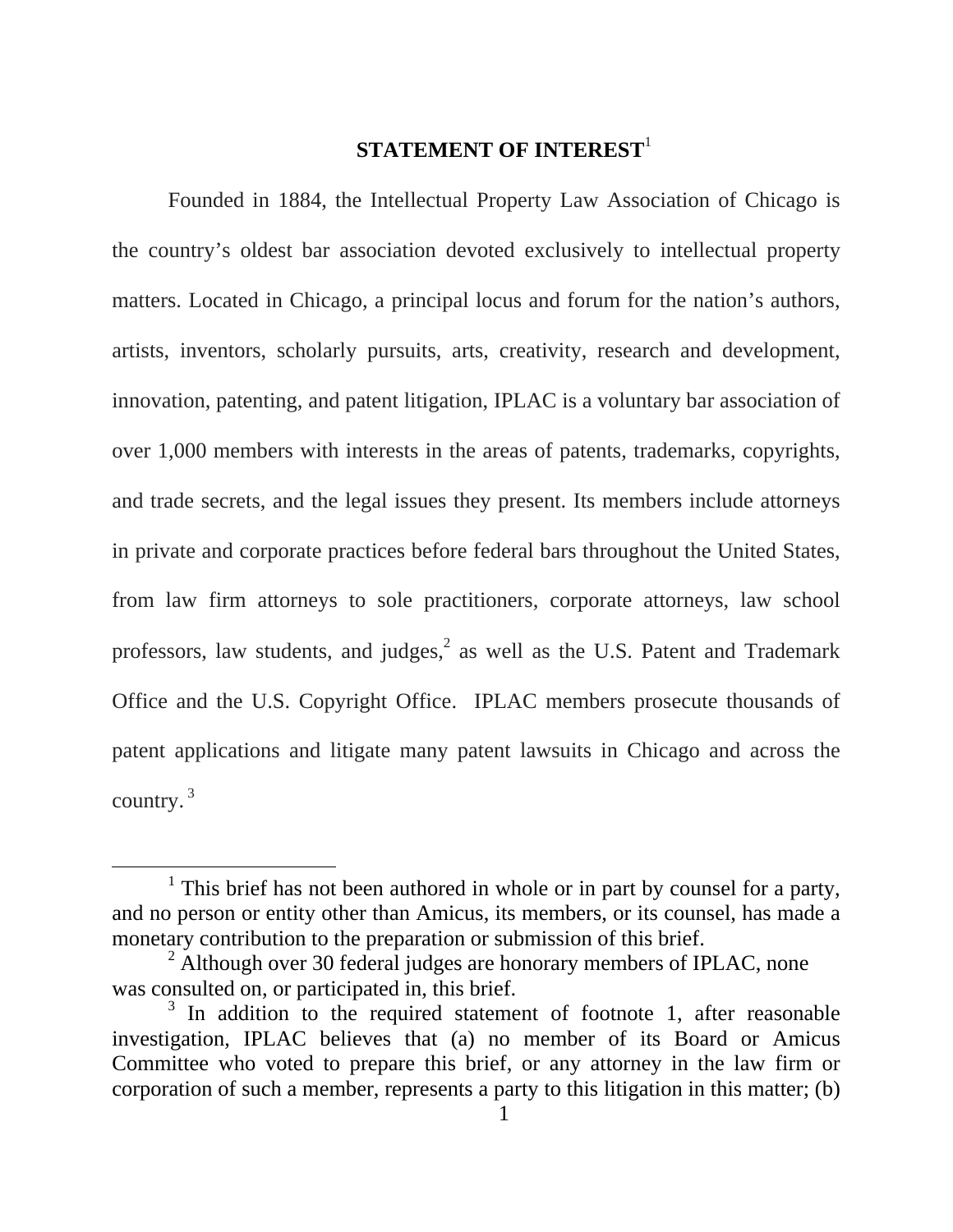IPLAC represents both patent holders and other innovators in roughly equal measure. In litigation, IPLAC's members are split roughly equally between plaintiffs and defendants. As part of its central objectives, IPLAC as a not-forprofit is dedicated to aiding in the development of intellectual property law, especially in the federal courts. A principal aim is to aid in the development and administration of intellectual property laws and the manner in which the courts and agencies including the United States Patent and Trademark Office apply them. PLAC is also dedicated to maintaining a high standard of professional ethics in the practice of law and to providing a medium for the exchange of views on intellectual property law among those practicing in the field and to educating the public at large.

#### **STATEMENT OF FACTS**

In the present case, four references were not disclosed to the USPTO during prosecution ("the Withheld References"). *Regeneron Pharmaceuticals, Inc. v. Merus N.V.,* 864 F.3d 1343, 1346 (Fed. Cir. 2017). These were known to the prosecuting attorney, Dr. Smeland. *Id.* at 1350. Regeneron did disclose the Withheld References in subsequent related patents. *Id.*

<u> 1989 - Johann Stein, marwolaethau a gweledydd a ganlad y ganlad y ganlad y ganlad y ganlad y ganlad y ganlad</u>

no representative of any party to this litigation participated in the authorship of this brief; and (c) no one other than IPLAC, or its members who authored this brief and their law firms or employers, made a monetary contribution to the preparation or submission of this brief.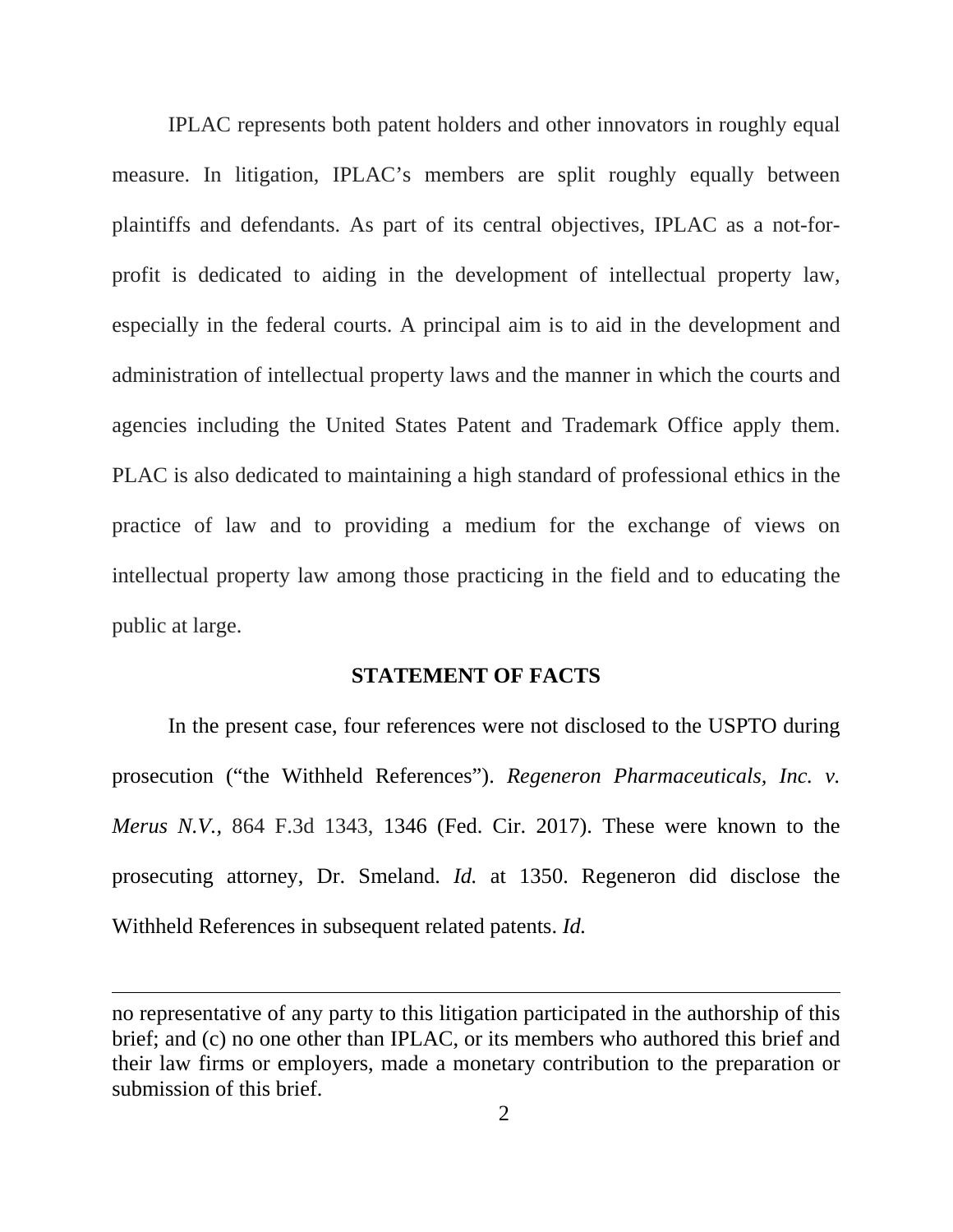Following a bench trial, the district court found the Withheld References to be material. *Id.* at 1346-47. The court had previously scheduled a second trial on the issue of specific intent to deceive the PTO but canceled it. *Id.* at 1347. Instead, following the first bench trial, the court exhaustively detailed Regeneron's discovery misconduct throughout litigation and sanctioned Regeneron by drawing an adverse inference of specific intent to deceive the PTO. *Id.* In particular, based on Regeneron's repeated violations of the district court's discovery orders and improper secreting of relevant and non-privileged documents, "the district court drew an adverse inference that Regeneron's agents failed to disclose the Withheld References to the PTO with the specific intent to deceive the PTO." *Id.* Having (a) determined the but-for materiality of the Withheld References and (b) drawn an adverse inference of Regeneron's specific intent to deceive the PTO, the district court therefore concluded that Regeneron had committed inequitable conduct and held the '018 patent unenforceable. *Id.* 

On appeal, the panel majority found no abuse of discretion by the district court in failing to hold a second trial to determine if Regeneron had acted with specific intent to deceive the PTO during prosecution and instead sanctioning Regeneron by drawing an adverse inference of specific intent from its litigation misconduct. *Id*. at 1356.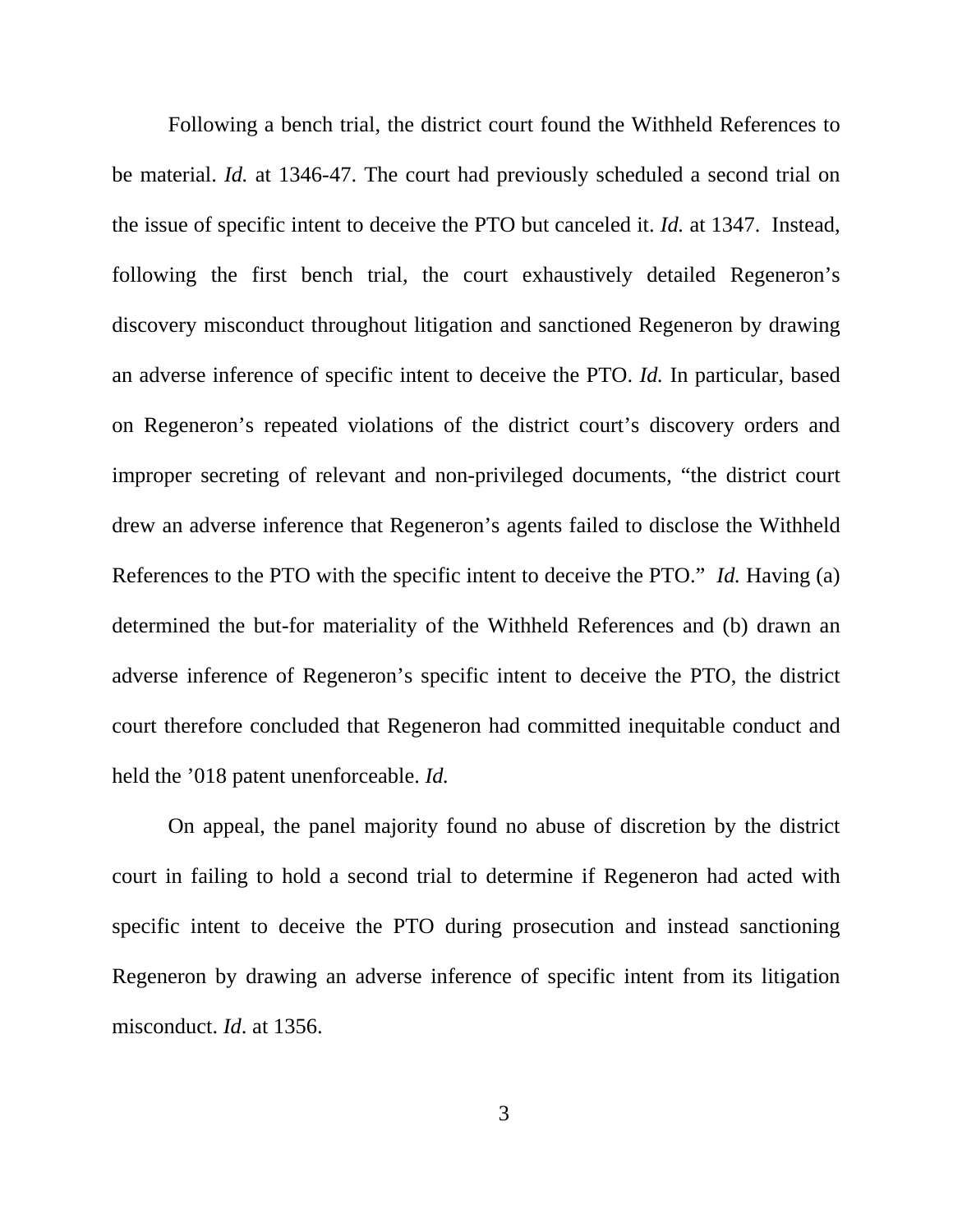#### **SUMMARY OF ARGUMENT**

Finding inequitable conduct by the patent prosecution lawyer as a penalty for the tactics of subsequent litigation counsel is a departure from past jurisprudence of such gravity that this Court should consider this issue *en banc*.

#### **ARGUMENT**

The question of interest to IPLAC is whether a court may permissibly find inequitable conduct *as a sanction* against the patent owner by attributing, to an attorney or agent who prosecuted a patent, specific intent to deceive the PTO based on the post-prosecution actions of litigation counsel in a patent infringement case. IPLAC considers this question of such exceptional importance that the Court should rehear the appeal *en banc*.

In resolving this question, the Court may assume that both Regeneron and its trial counsel engaged in egregious discovery abuses. Yet whether such postprosecution conduct suffices to establish an inference of prior intent to deceive the PTO by one (or more) in-house prosecution counsel surely merits the attention of this Court sitting *en banc*.

Sitting *en banc* six years ago in *Therasense, Inc. v. Becton, Dickinson and Co.,* 649 F.3d 1276, 1290 (Fed. Cir. 2011), this Court determined that "[b]ecause direct evidence of deceptive intent is rare, a district court may infer intent from indirect and circumstantial evidence." To meet the required clear and convincing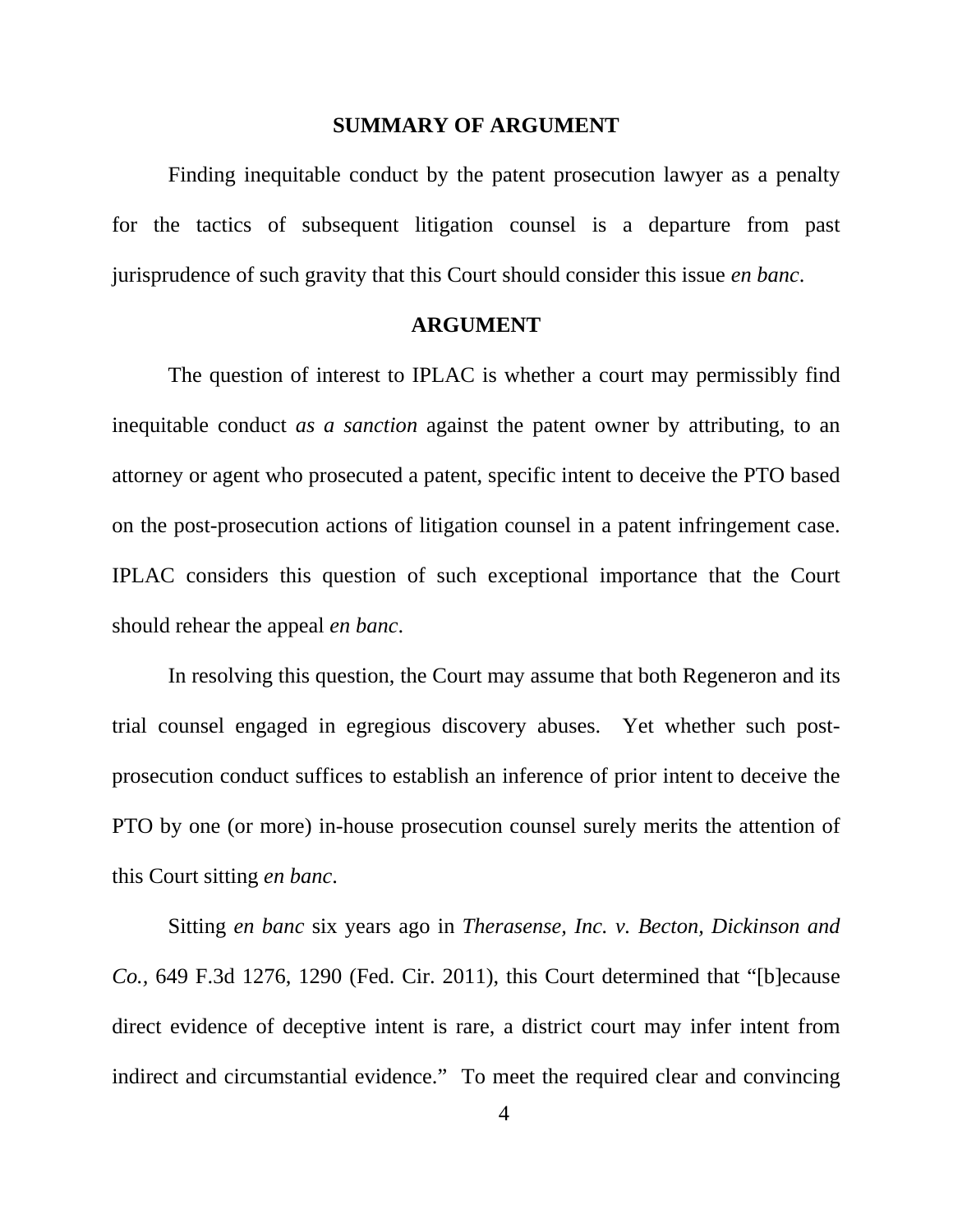evidence standard, however, this Court held that the specific intent to deceive must be "the single most reasonable inference" to be drawn from the evidence. *Id.* Indeed, the Court continued, "the evidence 'must be sufficient to *require* a finding of deceitful intent in the light of all the circumstances.'" (*Id.,* citations omitted, emphasis by the court.)

IPLAC has serious reservations over the propriety of the sanction in this case. At the very least, it stigmatizes a prosecuting attorney for the sake of punishing his employer for the actions of litigation counsel. Yet enforcement litigation cannot occur until after prosecution closes, often years later. The prosecuting attorney typically has little, if any, control over these subsequent actions, which are certainly not foreseeable during prosecution. Nor is there any palpable, rational connection between (i) litigation counsel's actions before a federal court and (ii) the specific intent of the patent prosecution attorney before the PTO.

Although *Therasense* permits a trial court to infer intent from indirect and circumstantial evidence, the evidence must be sufficient to *require* a finding of deceitful intent in light of all the circumstances, as noted.

The trial court determined that it would have unfairly burdened Merus and the court to reopen discovery on the eve of trial, 864 F.3d at 1362, and therefore "sought an alternative remedy." *Id.* at 1363. But the alternative remedy it chose is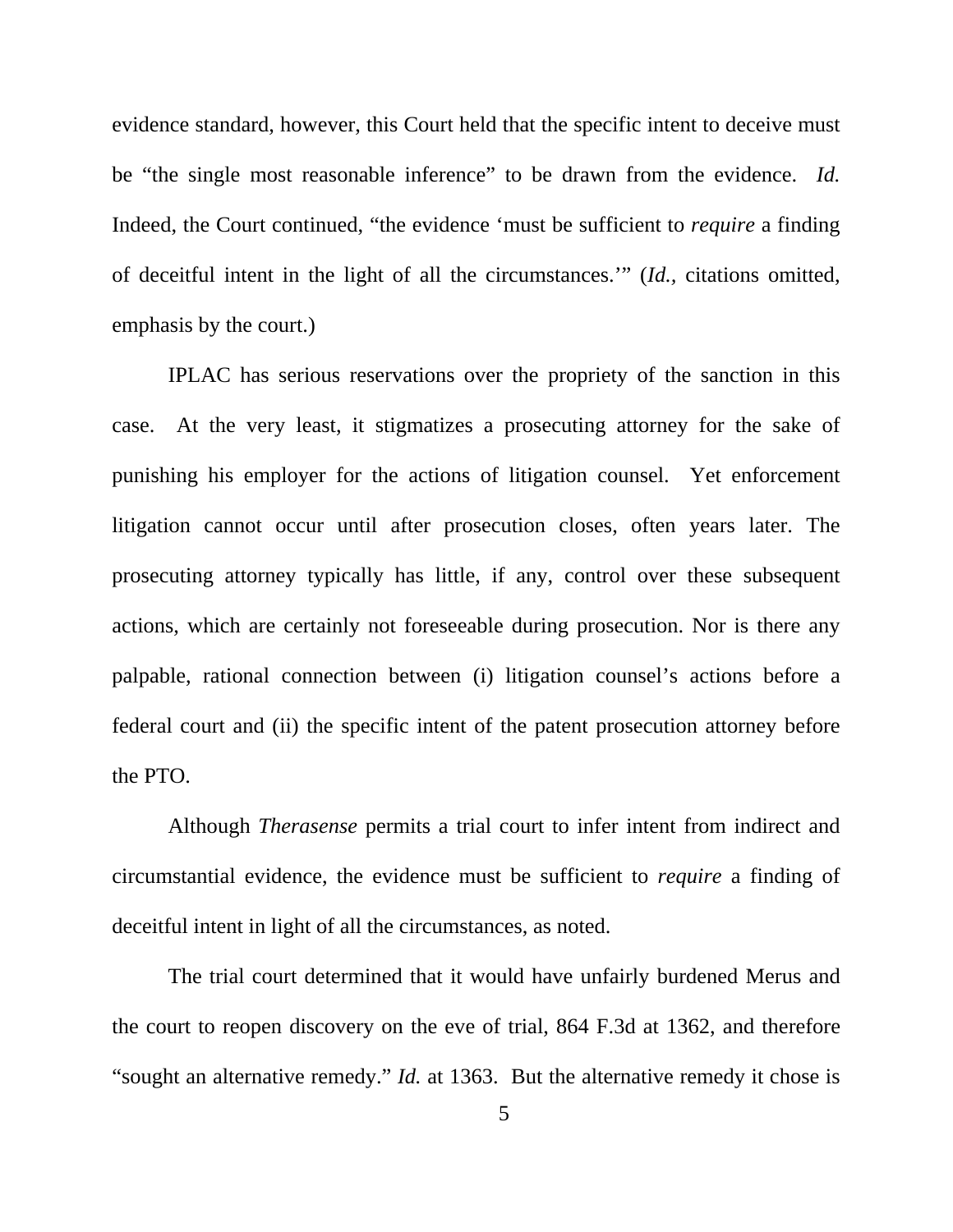draconian. It was certainly not the remedy that "most narrowly" addresses the litigation conduct of Regeneron and its litigation counsel. For example, it cannot be disputed that the district court could have simply dismissed the case with prejudice as a sanction.

The panel majority asserts that the district court did not run afoul of the rule "that courts may not punish a party's post-prosecution misconduct by declaring the patent unenforceable" or abuse its discretion because Regeneron was also accused of inequitable conduct *during* prosecution. *Id.* at 1364. Yet the district court held no separate hearing on this issue, and Judge Newman's dissent raises serious questions whether clear and convincing evidence shows "but-for" materiality. She noted that the European Technical Board of Appeals in a corresponding case found the claims patentable over the Withheld References, which tends to negate "but for" materiality. *Id.* at 1373 (dissent). One may therefore question whether intent to deceive was the single most reasonable inference able to be drawn, *Therasense* at 1290, and whether the trial court acted properly within its discretion.

IPLAC surely agrees that playing fast and loose with the courts merits appropriate sanctions. But blaming *someone else* – the prosecuting attorney – and finding inequitable conduct during prosecution based on litigation tactics represents a major departure not only from *Therasense* but also from *Aptix Corp. v.*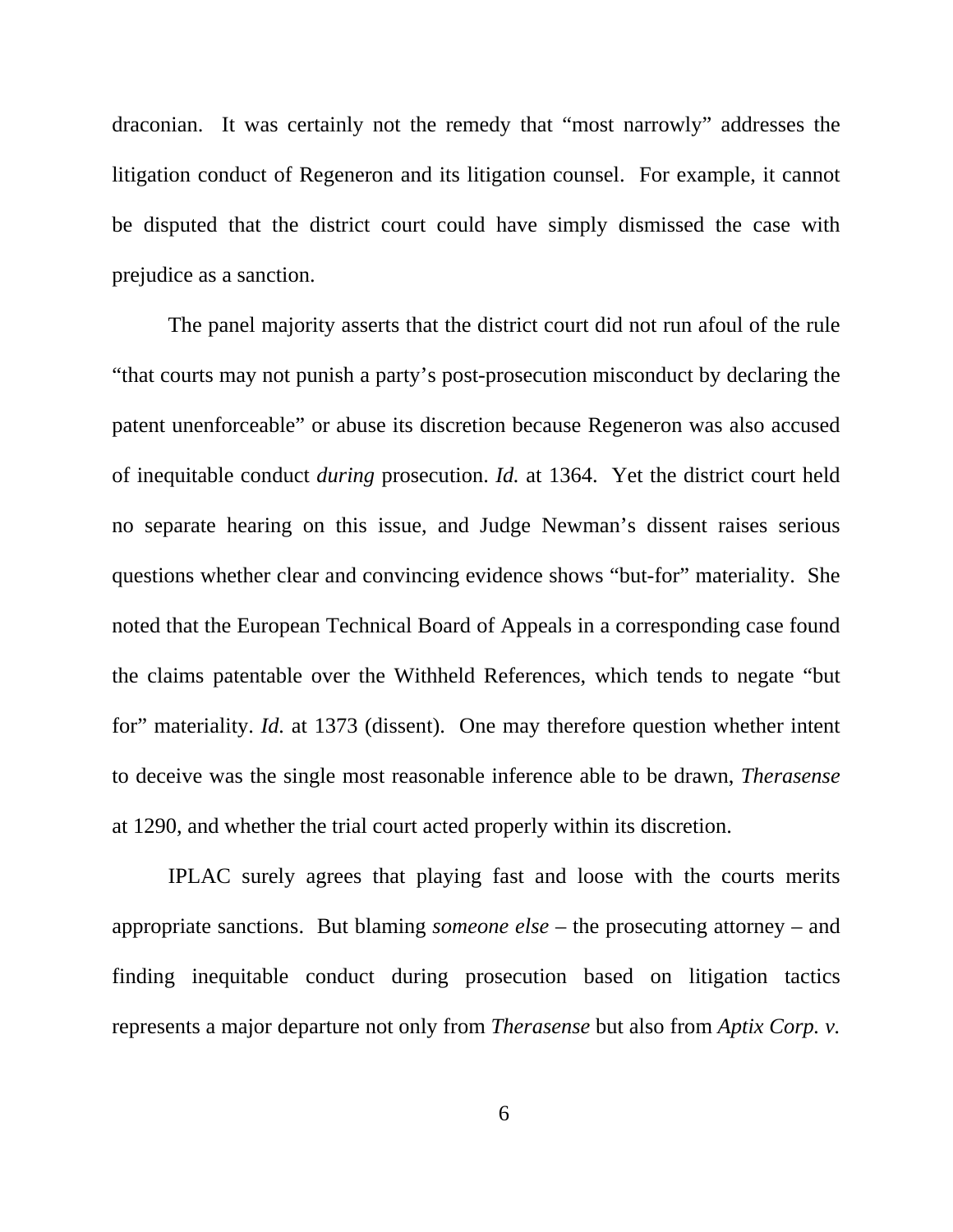*Quickturn Design Systems, Inc.*, 269 F.3d 1369 (Fed. Cir. 2001), and ought not be

a direction this Court should take absent consideration by the full Court.

### **CONCLUSION**

For the foregoing reasons, IPLAC as *amicus curiae* supports the request that

this Court rehear the case *en banc*.

PAUL R. KITCH *President*  THE INTELLECTUAL PROPERTY LAW ASSOCIATION OF CHICAGO P.O. Box 472 Chicago, Illinois 60609 312.987.1415

Robert H. Resis BANNER & WITCOFF, LTD. 10 S. Wacker Drive, Suite 3000 Chicago, Illinois 60606 Tel: 312-463-5000 Fax: 312-463-5001 *Co-counsel for Amicus Curiae*  rresis@bannerwitcoff.com

Respectfully submitted, */s/ Edward D. Manzo* Edward D. Manzo *Counsel of Record*  HUSCH BLACKWELL LLP 120 So. Riverside Plaza, Suite 2200 Chicago, Illinois 60606 Tel: 312-655-1500 Fax: 312-655-1501 edward.manzo@huschblackwell.com

David L. Applegate WILLIAMS MONTGOMERY & JOHN, LTD. 233 S. Wacker Dr., Suite 6100 Chicago, Illinois 60606 Tel: 312-443-3200 Fax: 312-630-8500 *Co-counsel for Amicus Curiae* dla@willmont.com